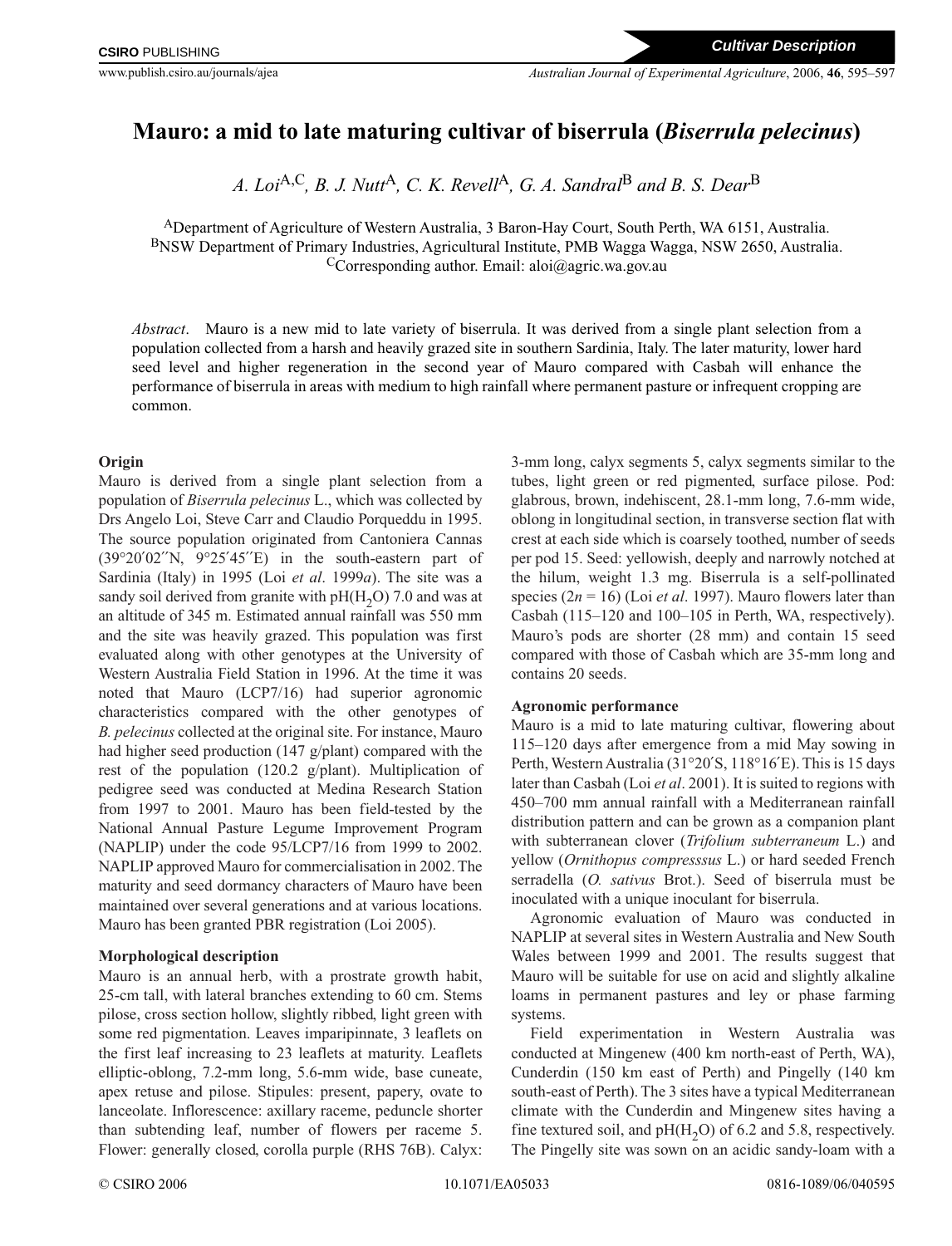| Cultivar |               | Cunderdin, WA                             |               |               | Mingenew, WA  |                  |
|----------|---------------|-------------------------------------------|---------------|---------------|---------------|------------------|
|          |               | DM98 $(t/ha)$ DM00 $(t/ha)$ SY98 $(t/ha)$ |               | DM98(t/ha)    | SY98(t/ha)    | Perth, WA (days) |
| Mauro    | $4.3 \pm 0.8$ | $5.1 \pm 0.4$                             | $374 \pm 19$  | $4.4 \pm 0.3$ | $219 \pm 87$  | 116              |
| Casbah   | $4.3 \pm 0.3$ | $5.5 \pm 0.7$                             | $439 \pm 148$ | $4.8 \pm 1.3$ | $568 \pm 224$ | 105              |

Table 1. Mean  $\pm$  s.e. dry matter yield (DM) and seed yield (SY)  $\pm$  s.e. in the year of establishment (1998) **and dry matter yield after a crop (2000) at 2 sites in Western Australia**

**Table 2. Dry matter yield (DM) and seed yield (SY) in the year of establishment (1999) at 1 site in Western Australia and at 3 sites in New South Wales**

| Cultivar            | Pingelly, WA |            | Merriwagga, NSW |            | WaggaWagga, NSW |            | Moombooldool, NSW |            |
|---------------------|--------------|------------|-----------------|------------|-----------------|------------|-------------------|------------|
|                     | DM99(t/ha)   | SY99(t/ha) | DM99(t/ha)      | SY99(t/ha) | DM99(t/ha)      | SY99(t/ha) | DM99(t/ha)        | SY99(t/ha) |
| Mauro               | 3.7          | 780        | 4.9             | 1139       | 8.8             | 1587       | 9.1               | 1351       |
| Casbah              | 3.8          | 916        |                 | 786        | 8.7             | 1194       | 9.1               | 939        |
| 1.s.d. $(P = 0.05)$ | .            | 405        | 1.3             | 260        | 1.1             | 423        | 0.3               | 706        |

 $pH(H<sub>2</sub>O)$  of 5.0. The average annual rainfall for the sites is 365 mm, 370 mm and 440 mm respectively, with a shorter and warmer growing season for the Mingenew site. The average daily minimum for the Western Australian sites in July ranges from 5.2 to 6.2°C while the average daily maximum for January ranges from 32 to 36°C.

The New South Wales experiments were established in 1999 at Merriwagga [pH(CaCl<sub>2</sub>) 5.2, pH(H<sub>2</sub>O) 6.1] and Moombooldool [pH(CaCl<sub>2</sub>) 4.6, pH(H<sub>2</sub>O) 5.8] on a red earth and at Wagga Wagga on a red-brown earth  $[pH(CaCl<sub>2</sub>) 4.3]$ ,  $pH(H<sub>2</sub>O)$  5.2]. Merriwagga was the lowest rainfall site receiving 390 mm per annum with the highest rainfall month being October (40 mm) and the lowest December (28 mm) with all other months receiving rainfall amounts between these levels. Although rainfall distribution is non-seasonal, very high evaporative loads in late spring, summer and early autumn result in Mediterranean like soil moisture conditions. The Moombooldool site has an average annual

rainfall of 460 mm with a high of 45 mm in October and a low of 34 mm in December. Wagga Wagga was the highest rainfall site receiving an annual average rainfall of 670 mm with a high of 67 mm in October and low of 38 mm in December.

Dry matter yields in spring of ungrazed Mauro in Western Australia ranged from 3.7 to 5.1 t/ha (Tables 1 and 2), and from 4.9 to 9.1 t/ha in New South Wales (Table 2). Dry matter yield and seed yield in NSW clearly indicated that Mauro was well suited to the higher rainfall Wagga Wagga site. Mauro performed well at the lower rainfall sites but did not out perform Casbah at these sites. Mauro remains green longer than Dalkeith subterranean clovers owing to its deeper root system. Seed yields of Mauro ranged from 0.4 to 1.6 t/ha (Tables 1 and 2) and observations indicate adequate seed production under grazing. Mauro has consistently produced higher seed yields than Herald strand medic (*Medicago littoralis* Rhode) and Dalkeith subterranean

Table 3. Mean  $\pm$  s.e. seedling regeneration (plants/m<sup>2</sup>) in the second year (1999) and after a crop (2000) **at 2 sites in Western Australia**

| Cultivar        |                              | Cunderdin, WA                |                                 |                               |                            |                           |                              |
|-----------------|------------------------------|------------------------------|---------------------------------|-------------------------------|----------------------------|---------------------------|------------------------------|
|                 | $1.1 \times 1999$            | 28 v 1999                    | 2.ii.2000                       | $10 \times 2000$              | $7 \text{ iv} 1999$        | 27.v.1999                 | 19.iv.2000                   |
| Mauro<br>Casbah | $1179 \pm 266$<br>$22 \pm 2$ | $663 \pm 22$<br>$396 \pm 33$ | $1175 \pm 165$<br>$419 \pm 161$ | $319 \pm 168$<br>$333 \pm 47$ | $195 \pm 77$<br>$25 \pm 7$ | $92 \pm 93$<br>$37 \pm 6$ | $383 \pm 32$<br>$317 \pm 31$ |

**Table 4. Seedling regeneration (plants/m2) in second year (2000) and third year (2001) at 1 site in Western Australia and at 3 sites in New South Wales**

| Cultivar            | Pingelly,<br>WA<br>30.x.2000 | Pingelly,<br>WA<br>24.x.2001 | Merriwagga,<br><b>NSW</b><br>27.iv.2000 | <b>NSW</b><br>27.iv.2000 | WaggaWagga, Moombooldool,<br><b>NSW</b><br>3.1v, 2000 |
|---------------------|------------------------------|------------------------------|-----------------------------------------|--------------------------|-------------------------------------------------------|
| Mauro               | 283                          | 4600                         | 101                                     | 460                      | 28                                                    |
| Casbah              | 64                           | 4733                         |                                         | 167                      | 14                                                    |
| 1.s.d. $(P = 0.05)$ | 109                          | 1900                         | 164                                     | 224                      | 70                                                    |